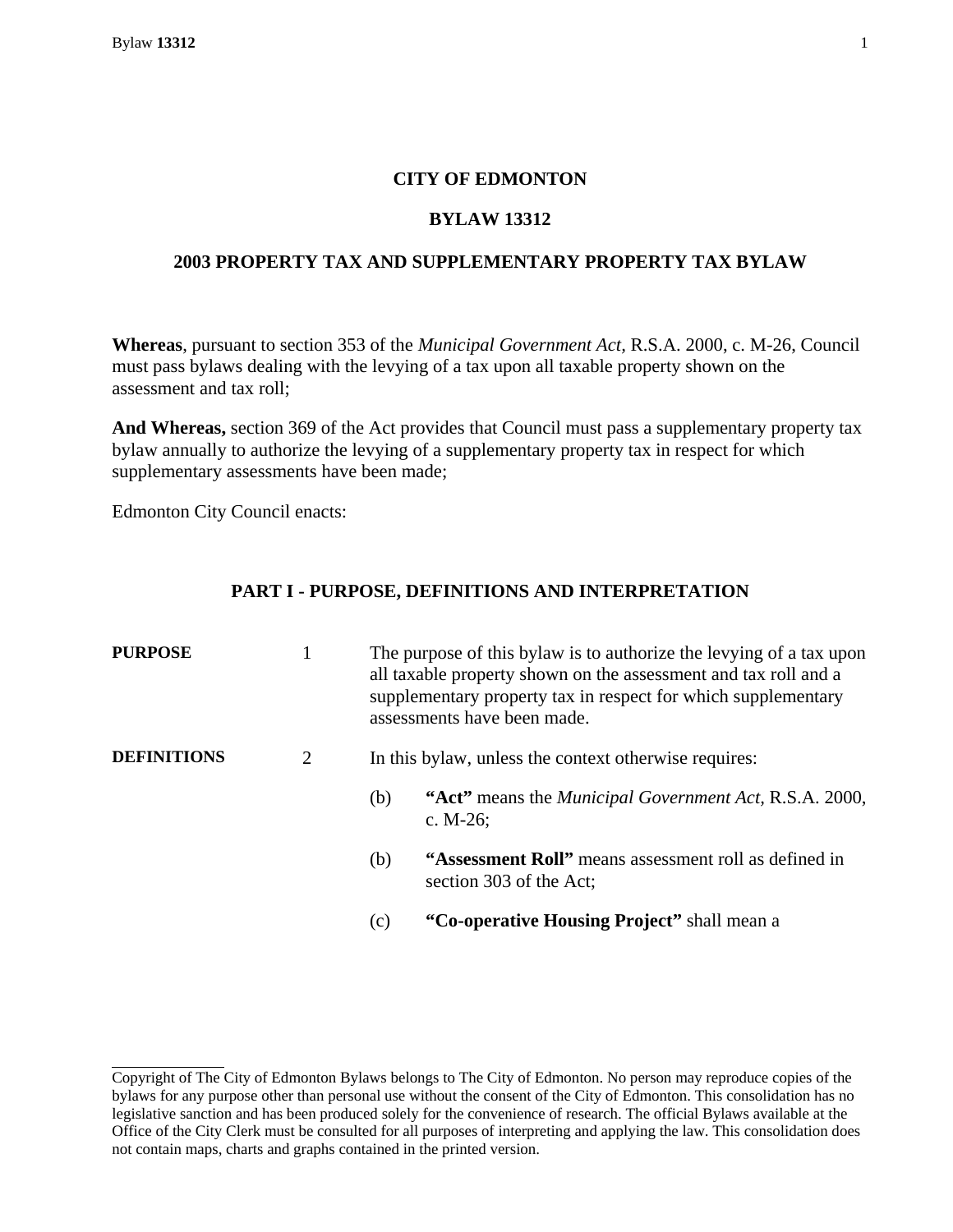- (i) incorporated under the *Co-operative Associations Act,* R.S.A. 2000, c. C-28, or
- (ii) comprised exclusively of members that are either
	- (A) members as defined by section 1(f) of the *Co-operative Associations Act,*
	- (B) the City of Edmonton, or
	- (C) any combination of the above categories A, B, and
	- (D) includes property owned by a non-profit housing society incorporated under the *Societies Act,* R.S.A. 2000, c. S-14, and occupied by tenants.
- (d) **"Farmland Assessment Class"** means farmland property as defined in section 297(4)(a) of the Act;
- (e) **"Machinery and Equipment Assessment Class"** means machinery and equipment used for manufacturing and processing as set out in section 297 of the Act;
- (f) **"Manufactured Home"** means manufactured home as defined in section 284(1)(m) of the Act;
- (g) **"Manufactured Home Community"** means manufactured home community as defined in section 284(1)(n) of the Act;
- (h) **"Mobile Home"** means mobile home as defined in section 284(1)(n.1) of the Act;
- (i) **"Non-Residential Property Assessment Class"** means non-residential property as defined in section 297(4)(b) of the Act;
- (j) **"Other Residential Property"** includes residential property not being used for the purposes of single family

Copyright of The City of Edmonton Bylaws belongs to The City of Edmonton. No person may reproduce copies of the bylaws for any purpose other than personal use without the consent of the City of Edmonton. This consolidation has no legislative sanction and has been produced solely for the convenience of research. The official Bylaws available at the Office of the City Clerk must be consulted for all purposes of interpreting and applying the law. This consolidation does not contain maps, charts and graphs contained in the printed version.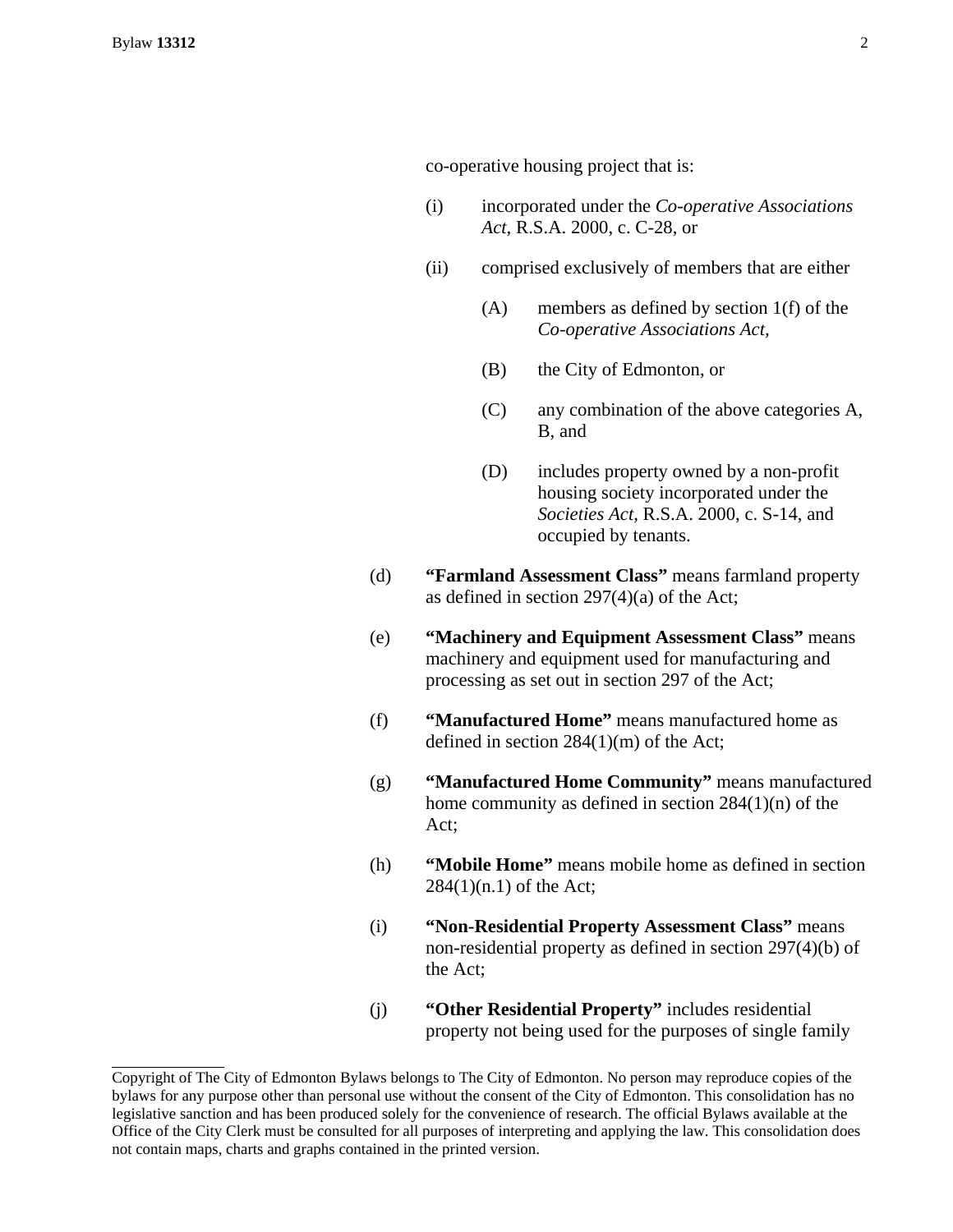dwelling;

- (k) **"Property Tax Roll"** means property tax roll as defined in section 329 of the Act;
- (l) **"Residential Property Assessment Class"** means residential property as defined in section 297(4)(c) of the Act;
- (m) **"Single Family Residential"** includes:
	- (i) a detached dwelling occupied by a single family together with any other building located on the site which is ancillary to the use of the single family dwelling;
	- (ii) a residential unit and parking unit, if any, occupied by a single family and established under the same condominium plan, provided that the said residential unit and parking unit, if any, are occupied and used by the same single family;
	- (iii) a semi-detached dwelling unit, occupied by a single family, located on a single parcel of land forming the site thereof and registered as such at the Land Titles Office, together with any other building located on the site which is ancillary to the use of the semi-detached dwelling unit;
	- (iv) land and improvements forming the site of a co-operative housing project comprised of detached or attached dwelling units each of which is occupied by a single family only together with any other buildings located on the site the use of which is ancillary to the use of the said dwelling units;
	- (v) a mobile home or manufactured home located on a site in a mobile home park or manufactured home community, and any other improvements located on the site and owned and occupied by the person occupying the mobile home or manufactured home;
	- (vi) vacant residential property.

### (n) **"Supplementary Assessment"** means an assessment made

Copyright of The City of Edmonton Bylaws belongs to The City of Edmonton. No person may reproduce copies of the bylaws for any purpose other than personal use without the consent of the City of Edmonton. This consolidation has no legislative sanction and has been produced solely for the convenience of research. The official Bylaws available at the Office of the City Clerk must be consulted for all purposes of interpreting and applying the law. This consolidation does not contain maps, charts and graphs contained in the printed version.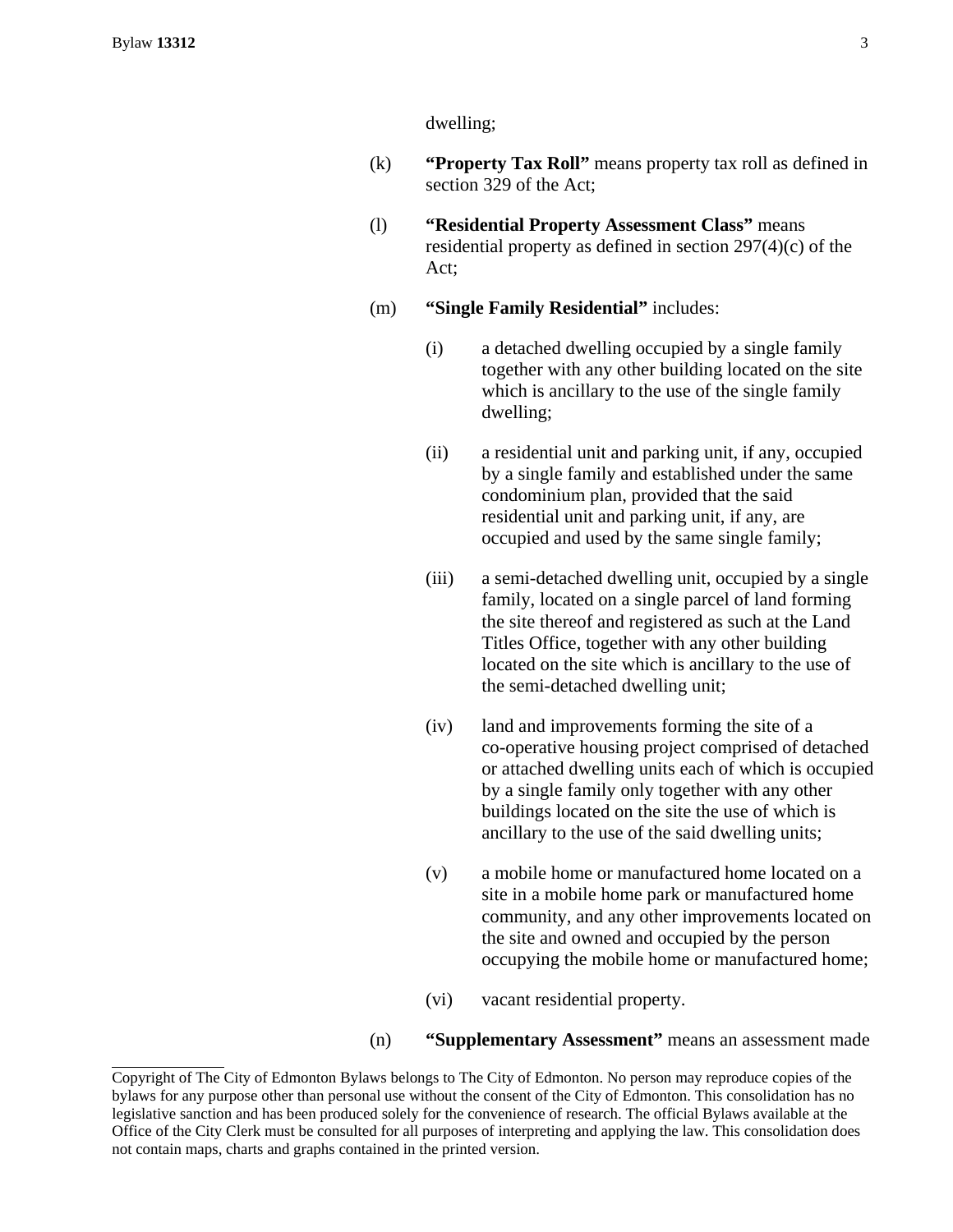4

pursuant to section 314 of the Act;

(o) **"Supplementary Assessment Roll"** means a supplementary assessment roll as defined by section 315 of the Act; (p) **"Supplementary Property Tax Roll"** means a supplementary property tax roll as defined by section 369 of the Act. **RULES FOR INTERPRETATION**  3 The marginal notes and headings in this bylaw are for reference purposes only.

# **PART II - ASSESSMENT CLASSES AND TAX RATES**

| <b>ASSESSMENT</b><br><b>CLASSES AND</b><br><b>SUBCLASSES</b>     | $\overline{4}$ | For the purpose of the 2003 tax levy and supplementary tax levy,<br>all assessed property within the City of Edmonton is hereby<br>divided into the following assessment classes and subclasses:                                                                                                     |                            |  |
|------------------------------------------------------------------|----------------|------------------------------------------------------------------------------------------------------------------------------------------------------------------------------------------------------------------------------------------------------------------------------------------------------|----------------------------|--|
|                                                                  |                | (b)                                                                                                                                                                                                                                                                                                  | residential property:      |  |
|                                                                  |                |                                                                                                                                                                                                                                                                                                      | single family,<br>(i)      |  |
|                                                                  |                |                                                                                                                                                                                                                                                                                                      | other residential;<br>(ii) |  |
|                                                                  |                | (c)                                                                                                                                                                                                                                                                                                  | non-residential property;  |  |
|                                                                  |                | (d)                                                                                                                                                                                                                                                                                                  | farmland;                  |  |
|                                                                  |                | (e)                                                                                                                                                                                                                                                                                                  | machinery and equipment.   |  |
| <b>ALLOWANCE FOR</b><br><b>NON-COLLECTION</b><br><b>OF TAXES</b> | 5              | Pursuant to section 359(2) of the Act, for the 2003 tax levy and<br>supplementary tax levy there shall be an allowance for the<br>non-collection of taxes at a rate not exceeding the actual rate of<br>taxes uncollected from the previous year's tax levy as determined<br>at the end of the year. |                            |  |
| <b>LEVY OF TAX</b><br><b>RATES</b>                               | 6              | The Chief Administrative Officer is hereby authorized to levy the<br>tax rates set out in Schedule "A" against the assessed value of all<br>taxable property shown on the Assessment Roll and the<br>Supplementary Assessment Roll and classified according to this                                  |                            |  |

Copyright of The City of Edmonton Bylaws belongs to The City of Edmonton. No person may reproduce copies of the bylaws for any purpose other than personal use without the consent of the City of Edmonton. This consolidation has no legislative sanction and has been produced solely for the convenience of research. The official Bylaws available at the Office of the City Clerk must be consulted for all purposes of interpreting and applying the law. This consolidation does not contain maps, charts and graphs contained in the printed version.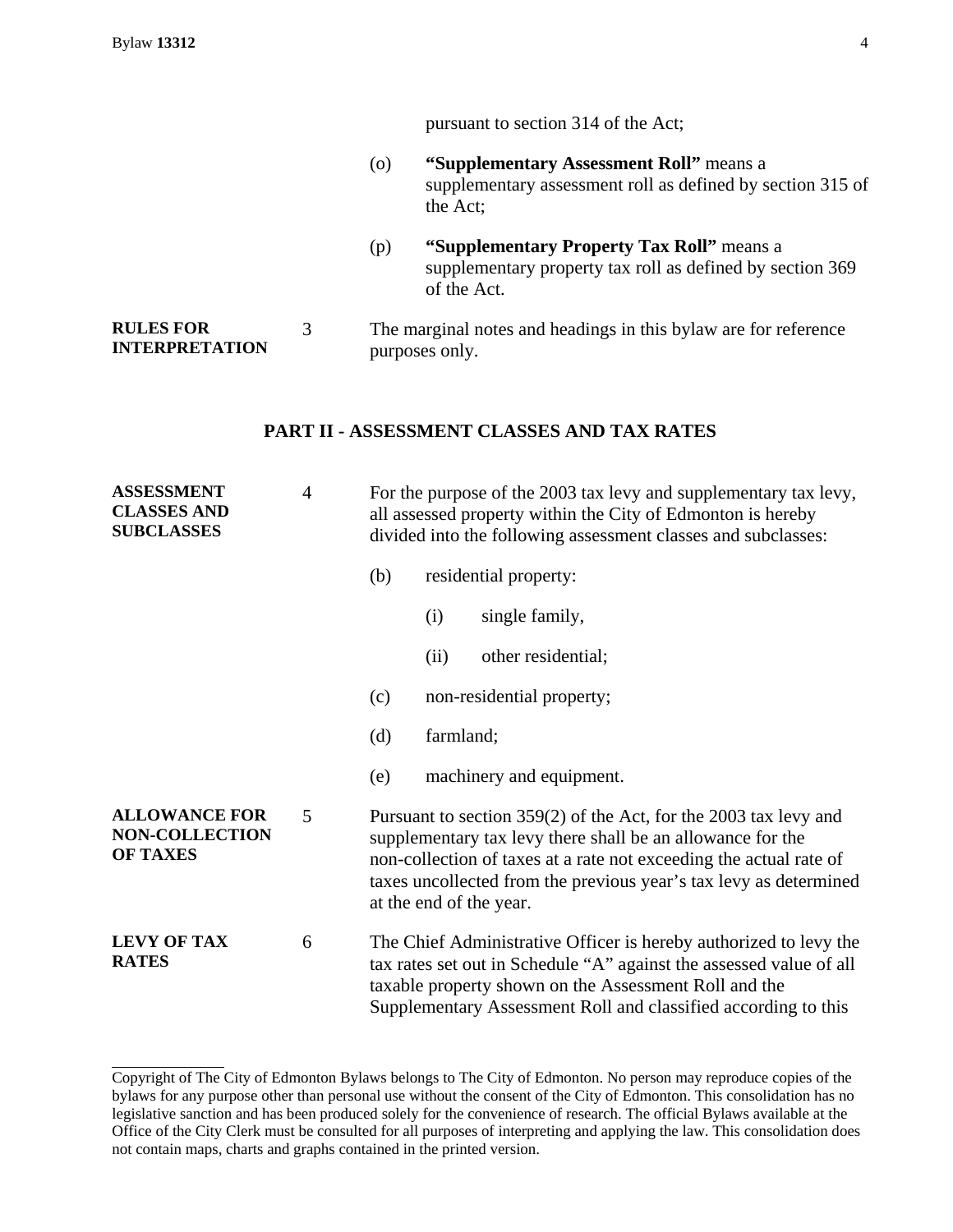#### Bylaw.

# **PART III - PROPERTY TAX ROLL AND PROPERTY TAX NOTICES**

**PROPERTY TAX ROLL** 

**PROPERTY TAX NOTICES** 

- 327 of the Act.
- 8 (1) Property tax notices shall be prepared in accordance with section 333 of the Act for all taxable property shown on the Assessment Roll.

7 A Property Tax Roll shall be prepared in accordance with section

 (2) Property tax notices shall be sent in accordance with sections 333 and 335 of the Act to the taxpayers.

### **PART IV - SUPPLEMENTARY PROPERTY TAX**

| SUPPLEMENTARY<br>PROPERTY TAX<br><b>RATES</b>                 | 9  | Subject to the provisions of section 369 of the Act, the<br>supplementary property tax rates for 2003 are the same as the<br>property tax rates set out in Schedule "A".        |
|---------------------------------------------------------------|----|---------------------------------------------------------------------------------------------------------------------------------------------------------------------------------|
| SUPPLEMENTARY<br><b>PROPERTY TAX</b><br>ROLL                  | 10 | A Supplementary Property Tax Roll shall be prepared in<br>accordance with section 369 of the Act.                                                                               |
| <b>SUPPLEMENTARY</b><br><b>PROPERTY TAX</b><br><b>NOTICES</b> | 11 | (1) Supplementary property tax notices shall be prepared in<br>accordance with section 369 of the Act for all taxable property<br>shown on the Supplementary Property Tax Roll. |
|                                                               |    | (2) Supplementary property tax notices shall be sent in accordance<br>with section 369 of the Act to the persons liable to pay the taxes.                                       |

# **PART V - GENERAL**

**NUMBER AND GENDER REFERENCES**  12 All references in this bylaw will be read with such changes in number and gender as may be appropriate according to whether the reference is to a male or female person, or a corporation or partnership.

Copyright of The City of Edmonton Bylaws belongs to The City of Edmonton. No person may reproduce copies of the bylaws for any purpose other than personal use without the consent of the City of Edmonton. This consolidation has no legislative sanction and has been produced solely for the convenience of research. The official Bylaws available at the Office of the City Clerk must be consulted for all purposes of interpreting and applying the law. This consolidation does not contain maps, charts and graphs contained in the printed version.